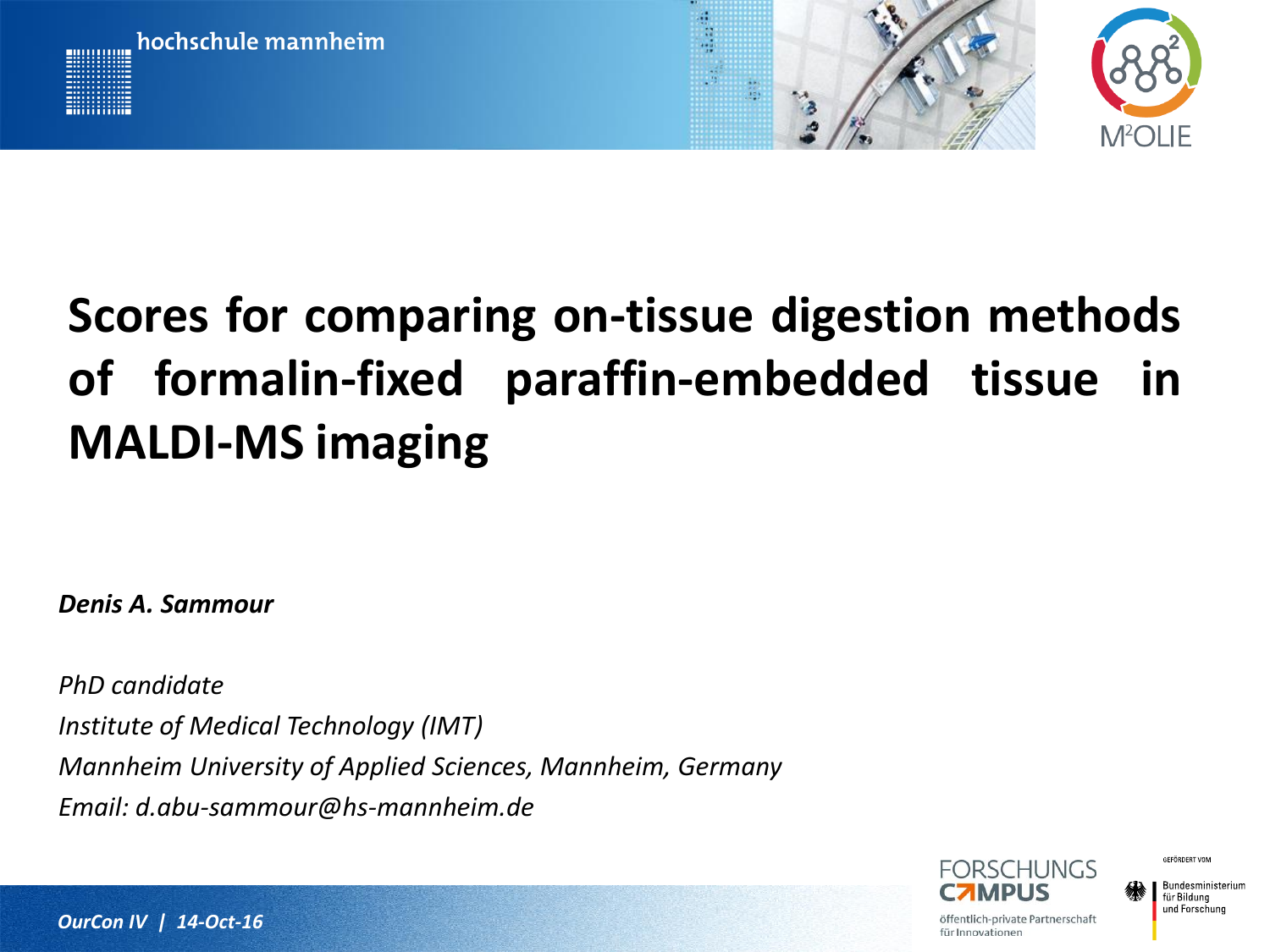





### *Motivation & setup*

- The study **aimed** to **assess** the **reproducibility** of the generated **MALDI-MSI data** with respect to **five published FFPE** tissue preparation **methods** -> a **key pre-requisite** for building reliable **classification** models.
- **Two human FFPE tissues** (both judged by 7 an expert pathologist to be **>98%**  histologically **homogeneous**), gastrointestinal stromal tumor (GIST) and liver -> **Five** different preparation **methods** with **three** full technical **replicates** each.



**Fig. 1:** General Outline of the experimental setup.



GEEÖRDERT VOM

Bundesministerium für Bildung und Forschung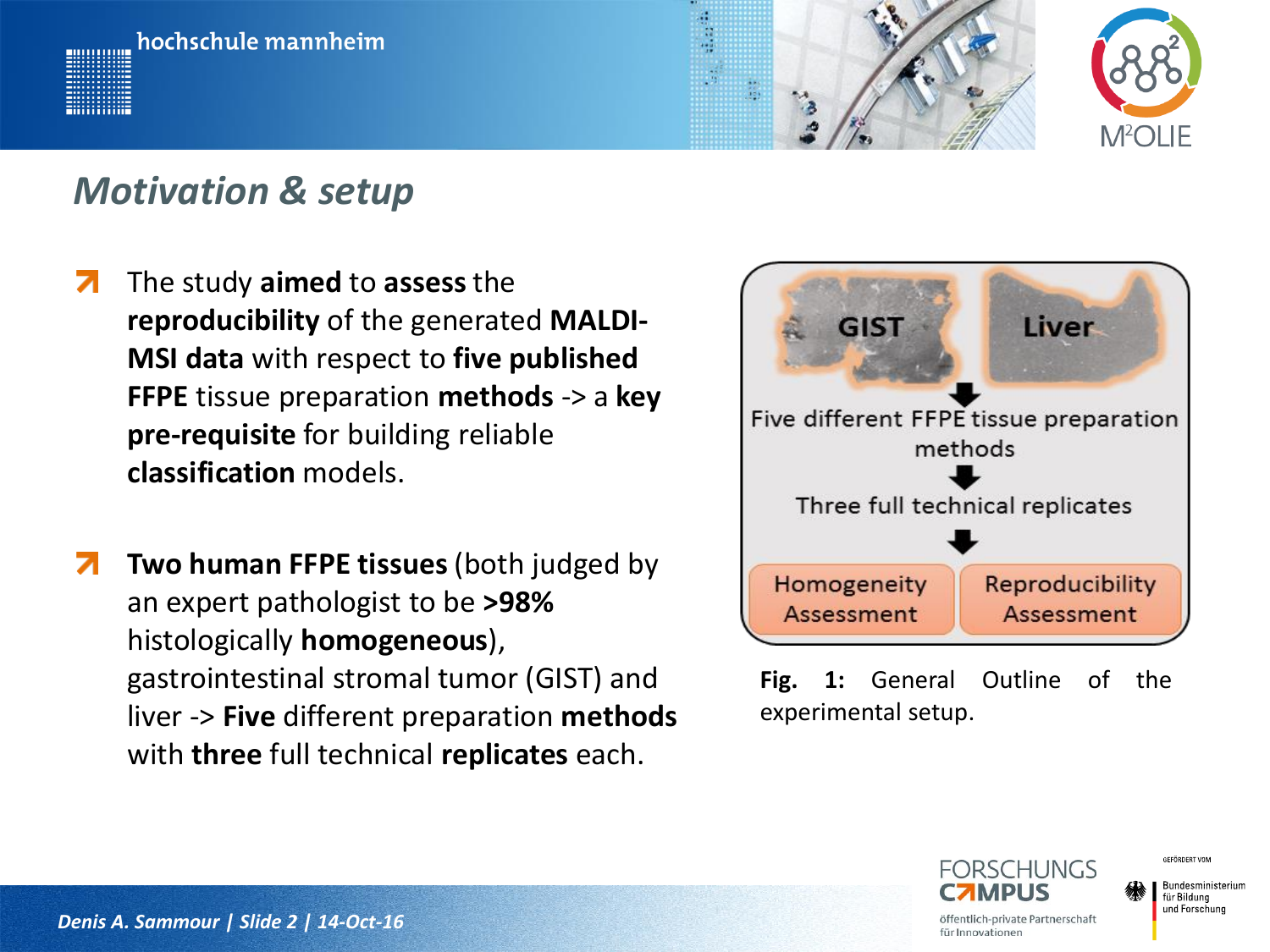

#### *Results at a glance: Pixel-wise comparisons*



**Fig.** 2: Pixel-wise coefficient of determination  $(R^2)$  and natural fold change ( $nateC =$  $\max(|5^{th}FC\,percentile|, |95^{th}FC\,percentile|)$  scores were computed for intra- and inter-replicate comparisons for the evaluation of tissue processing homogeneity and method repeatability, respectively.GEEÖRDERT VOM **FORSCHUNGS** 

hochschule mannheim

**Billioning** 

öffentlich-private Partnerschaft für Innovationen

IMPLIS

Bundesministerium

für Bildung und Forschung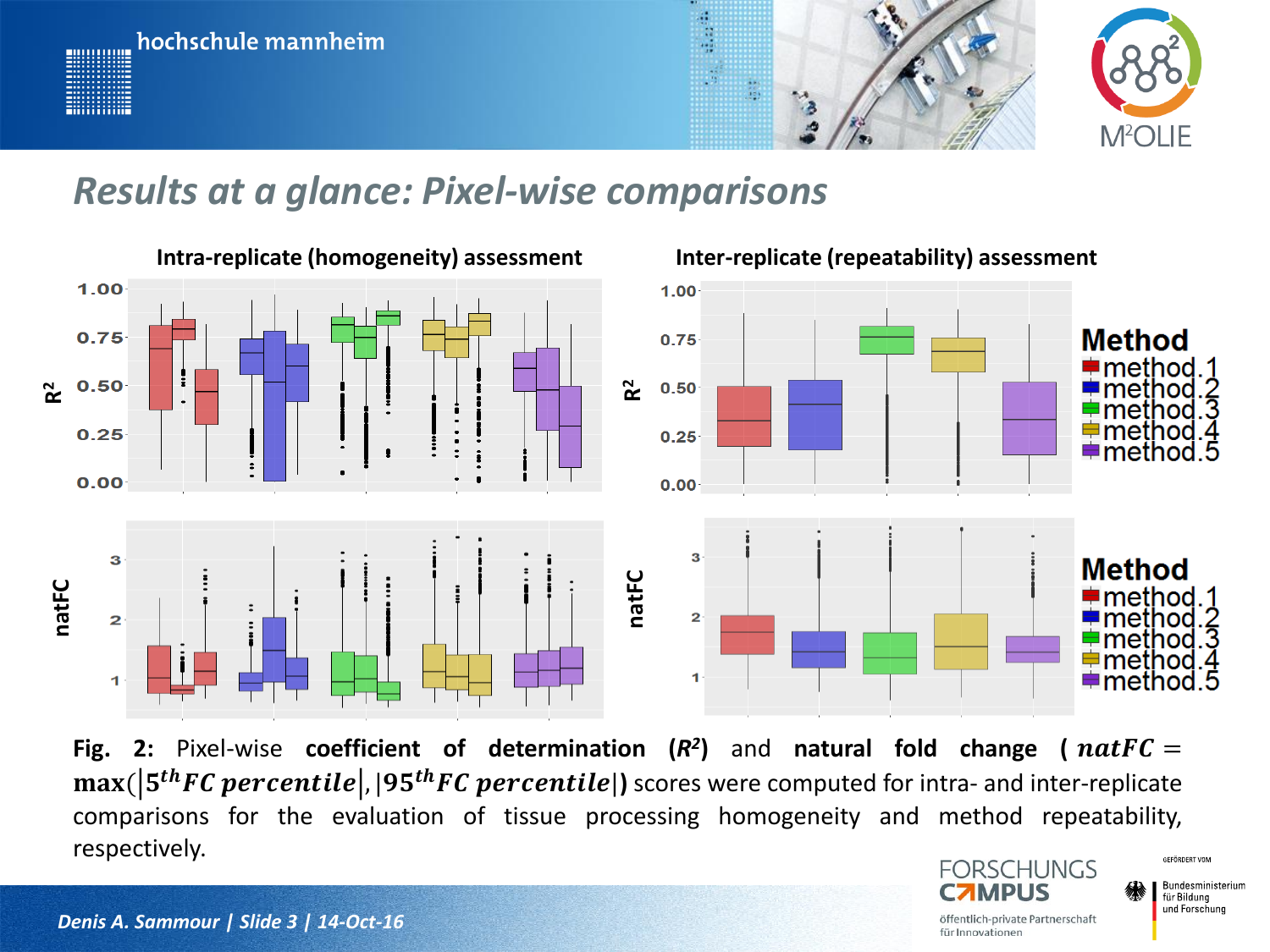

#### *Results at a glance: PCA-based scatter scores*



**Fig. 3: PCA space** for two representative **GIST** datasets, **method 1 (A)** and **method 3 (B)** before and after applying PCA-based scatter scores. The **spread** of the data points is **measured by the mean absolute deviation (**  $\bm{MAD}$ ) represented by an **ellipsoid**. The **replicates overlap** is approximated by  $\bm{J_{overlap}} = ~|W_S|/|B_S|$  representing the **ratio** of the determinants of **within to between class scatter** matrices.

> ORSCHI INGS öffentlich-private Partnerschaft für Innovationen

GEEÖRDERT VOM für Bildung

und Forschung

Bundesministerium

*Denis A. Sammour | Slide 4 | 14-Oct-16*